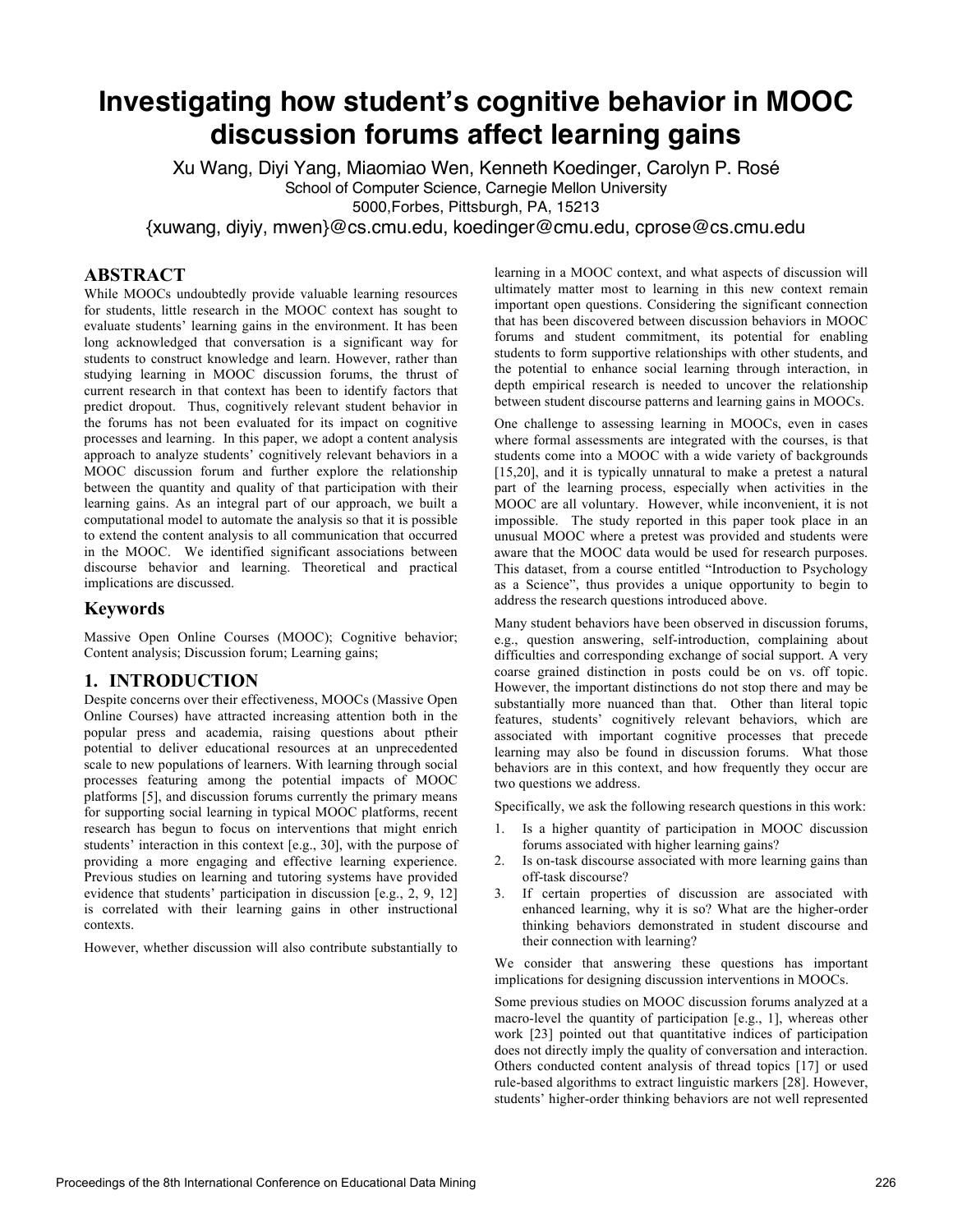or thoroughly and systematically explored in these previous investigations. In this work, we aim to adopt a content analysis approach to hand-code data based on a well-established learning activity classification framework from earlier cognitive science research [8] in an attempt to capture students' discussion behaviors and their underlying cognitive strategies in a MOOC discussion forum. This is the first work we know of that has brought this lens to explore students' discussion behaviors and their association with learning gains in MOOCs.

In particular, we contribute to the existing literature by 1) developing a coding scheme based on Chi's ICAP (Interactive-Constructive-Active-Passive) framework [8] in categorizing students' discussion behaviors in a MOOC context; 2) providing empirical support for the importance of discussion in enhancing learning in a MOOC context. We also contribute to the literature on computer-supported collaborative learning by exploring the relationship between discourse and learning in a multi-user distributed asynchronous discussion environment.

In the remainder of the paper, we first discuss related work and existing theoretical foundations that we leverage in our analysis. Next we introduce our dataset. We then describe our methods, including specifics about the coding scheme, and computational model in the Methods section. We present an extensive correlational analysis and then discuss our interpretation along with caveats and directions for continued work.

# **2. RELATED WORK**

# **2.1 Research on MOOC discussion forums**

Studies in the field of learning science and computer supported collaborative learning have provided evidence that learners' contribution to discourse is an important predictor of their knowledge construction [2, 12]. In offline environments, studies have suggested, for example, that the number of words per utterance [26] and proportion of words produced [14] are correlated with learning gains. Transitioning from traditional classroom to online learning, computer-mediated conferencing has proved to be a gold mine of information concerning students' psycho-social dynamics and their knowledge acquisition [19]. Investigating the usage of discussion forums in MOOCs has been one major theme for research. To give a few examples, at a participation level, Anderson and colleagues [1] found that students who participated in other platform activities (videos, quizzes, etc.) participated more in the forum as well. They also explored patterns of thread initiators and contributors in terms of specific discussion behaviors in the discussion forum. At a content level, Brinton [5] categorized discussion threads into "small-talk", "course logistics", and "course specific" categories. Gillani [17] adopted a content analysis approach combined with machine learning models to discover sub-communities in a MOOC based on user profiles. Anderson [1] used a lexical analysis to see which words predict the number of assignments a student finally turns in.

These studies have set up a good foundation for analyses in MOOC discussion forums. However, to confirm a relationship between discussion and learning, we need to look closer into what aspects of discussion actually contribute to learning from a cognitive perspective.

#### **2.2 Content analysis**

We base our work on previous approaches to analyze content of student dialogues in tutoring and computer-supported collaborative learning environments. Chi [6] pointed out the importance of verbal analysis, which is a way to indirectly view student cognitive activity. De Wever [16] further demonstrated

that content analysis has the potential to reveal deep insights about psychological processes that are not situated at the surface of internalized collaboration scripts.

Chi's ICAP framework [8] has been considered to be the strongest evidence for the value of a dialogic approach to learning [25], which has been widely adapted and applied to identify learning activities and explain study results [e.g., 24, 27]. The framework has been utilized to explain classical educational experiments [10] and serve as a theoretical foundation for studies on tutoring and computer-supported collaborative learning, for example in a discourse analysis of different kinds of scaffolds [24].

The framework was created through a meta-analysis of 18 studies in which learning activities were classified into 3 categories, namely, interactive activities that involve discussing and coconstructing with a peer or the learning environment, constructive activities that produce a representation of information that goes beyond the presented information, and finally, active activities that show how students are actively engaged in the learning process. The taxonomy suggests the hypothesis that what are referred to in it as interactive activities should generate more learning outcomes than constructive activities, which in turn should generate more learning outcomes than active activities. [8]

MOOCs provide an emerging environment where computersupported collaborative learning activities might be provided, and where social presence might reflect cognitive presence [27]. Thus, in this context we aim to apply the ICAP framework to explore the relationship between discussion and learning by coding observed student behaviors in the discussion forum.

# **3. DATASET**

In this work, we conducted a secondary analysis of the dataset of the course "Introduction to Psychology as a Science" offered through Coursera collaboratively by Georgia Institute of Technology and Carnegie Mellon University. The course incorporated elements of the OLI (Open Learning Initiative) "Introduction to Psychology" learning environment. One special characteristic of the course was that it administered a pre/post test with the intention to support research.

"Introduction to Psychology as a Science" was designed as a 12 week introductory course. For each week of class, the course targeted a major topic (e.g. Memory, Brain Structures, Nervous System); Course materials include video lectures, assigned MOOC activities, learning activities in the OLI environment, and what are referred to as weekly high-stakes quizzes.

In the first analysis of the dataset [21], researchers found that students who registered for the OLI activities learned more than students who used only the typical MOOC affordances, and further demonstrated that students who did more learning-bydoing activities learn more than students who watch more videos or read more texts. In other words, doing an activity has a much greater effect (6x) on predicted learning outcomes than watching a video or reading a web page. However, students' participation in the discussion forum hasn't been explored yet in that work.

In our preliminary exploration into the dataset, we found that when controlling for students' registration for OLI activities (which serves as a control variable associated with effort and commitment to the course), their quantity of participation in discussion forums significantly predicts learning gains as well. Based on this, we wanted to further explore how students' specific cognitively relevant behaviors in the forums correlate with their learning gains. We observed specific related discourse behaviors in the forum, and present several examples here.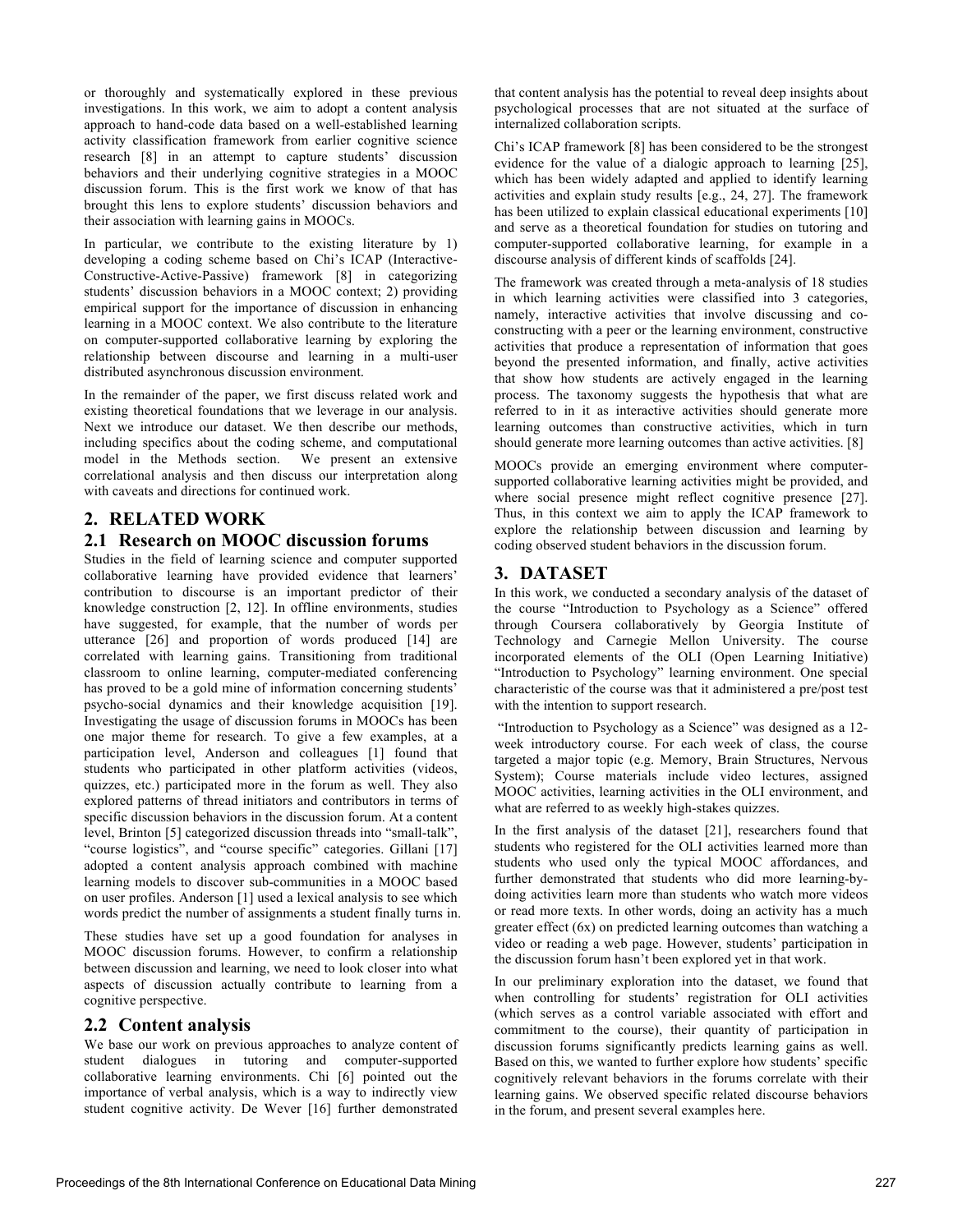**Active behavior:** *"According to the OLI textbook, creative intelligence is 'the ability to adapt to new situations and create new ideas or practicality'."*

This is an example of the student actively repeating what's being said in the course materials.

**Constructive behavior:** *"When I tell my son to wash the dishes, it's much more straightforward to explain his refusal or agreement by some behavioral (e.g. Reward or punishment) or cognitive mechanisms than by an innate instinct to wash or not to wash the dishes."*

This is an example of constructive behavior, when the learner produces output, which could be examples, explanations, etc., that go beyond course materials.

**Interactive behavior:** *"I agree that language can be an extra difficulty, but it is not a variable with which is counted. Also, depression, work stress…could form extra difficulties for the student in particular."*

This interactive behavior example shows that students not only engage in self-construction, but build their ideas upon their partners' contributions.

Altogether, there are 27,750 registered users in the dataset, and 7,990 posts and comments in the dataset. For the learners who have both pretest and posttest on record, which is our population of interest, there are 3,864 posts in total and 491 users. In addition to forum records, student clicks with course materials are also recorded in the clickstream data. The course has 1,487,665 student clicks. The clickstream logfile provides us with the opportunity to observe each students' interaction with course materials.

# **4. METHOD**

## **4.1 Unit of analysis**

In this paper, our unit of analysis is the message. As proposed in [16], in their review of 15 instruments in doing content analysis of the transcripts of online asynchronous discussion groups, 7 recommended using the message as the unit of analysis.

We first looked at students' quantity of participation, and distinguished on-task discourses from off-task. We then applied a coding scheme on on-task discourse to capture the cognitive behaviors in the discussion forum. We hand-coded half of the dataset, and trained a machine learning model to replicate that annotation approach in the rest of the dataset.

In a MOOC context, the data we usually deal with is student log data [4, 5, 13], which illustrates their participation process. However, students' cognitive behaviors are better represented in their discourse displayed in the discussion forum. In this work, we hand-coded a large sample of the dataset, which may reduce noise in this kind of analysis. Thus the result may be more reliable in demonstrating the relationship between students' cognitive behaviors in the discussion forum and their learning gains.

## **4.2 Quantity of participation**

H1: In response to our first research question, we hypothesized that students who participated more in the discussion forum have higher learning gains.

We quantified students' participation in the discussion forum by the variable PostCountByUser.

PostCountByUser: It is measured by the number of posts a user posted in the discussion forum.

We did not distinguish between posts and comments in this analysis. So the word posts when mentioned in the rest of the paper refers both to posts and comments.

#### **4.3 On-task vs. Off-task discourse**

H2: in response to our second research question, we distinguished on-task and off-task discourse in the dataset. And we hypothesized that students' total number of on-task discourse contributions has a positive association with their learning gains.

We distinguished on-task discourse from off-task discourse in the dataset, based on the following definitions. On-task discourse includes posts that talk about course content, the content of quizzes and assignments, comments on course materials, and interaction between students on course content-related issues. Offtask discourse includes posts that talk about administrative issues in the course, e.g., asking for extensions on assignments; technical issues regarding course materials, e.g., asking where to download videos, off-topic self-introductions and social networking.

This feature in the dataset is acquired through hand-coding.

# **4.4 Cognitively Relevant Discussion behavior**

H3: In response to our third research question, we want to investigate what discussion behaviors are demonstrated in the discussion forum, their frequencies and their association with learning. In order to capture these discussion behaviors, we developed a coding scheme based on Chi's ICAP framework [8].

We further hypothesized that students who demonstrated more higher-order thinking behaviors in each of the categories, active discourse, constructive discourse, and interactive discourse have higher learning gains. And according to Chi's work represented in 18 empirical studies, we hypothesized that the effect follows the pattern interactive>constructive>active.

#### *4.4.1 Coding scheme*

Students' cognitive behaviors are reflected in the MOOC discussion forums, which is not easily mined through rule-based algorithms due to its scale and informal style. This may pose challenges for computational modeling. In this work, we adopt a hand-coding method to capture higher-order thinking behaviors and follow the hand coding with computational modeling.

Within the category of on-task discourse we divide all posts into 3x3 categories as listed in Table 1 according to Chi's Active-Constructive-Interactive framework [8]. We further offer operational definitions for each category, and provide examples from our dataset. Due to space limitations, we provide abbreviated definitions rather than the full ones provided to the human coders. When defining each category of cognitive behavior, we evaluated how this might contribute to learning. Through empirical observation, we found this coding scheme to be exhaustive of all conditions. The 9 categories are not mutually exclusive. Thus, a post may belong to more than one of these fine-grained categories.

## *4.4.2 Inter-rater reliability*

Two experts separately coded 100 posts randomly selected from the dataset, and applied on- vs. off-task annotation plus the 9 finegrained categories of discussion behaviors to the sample. The two experts at first reached an agreement statistic of 0.52 (Cohen's Kappa), which is a moderate level of agreement. The two experts then resolved their disagreements through consensus coding by discussing and clarifying some borderline cases. After higher consensus was achieved, one of the experts coded 2000 posts randomly sampled from the whole dataset (3864 posts).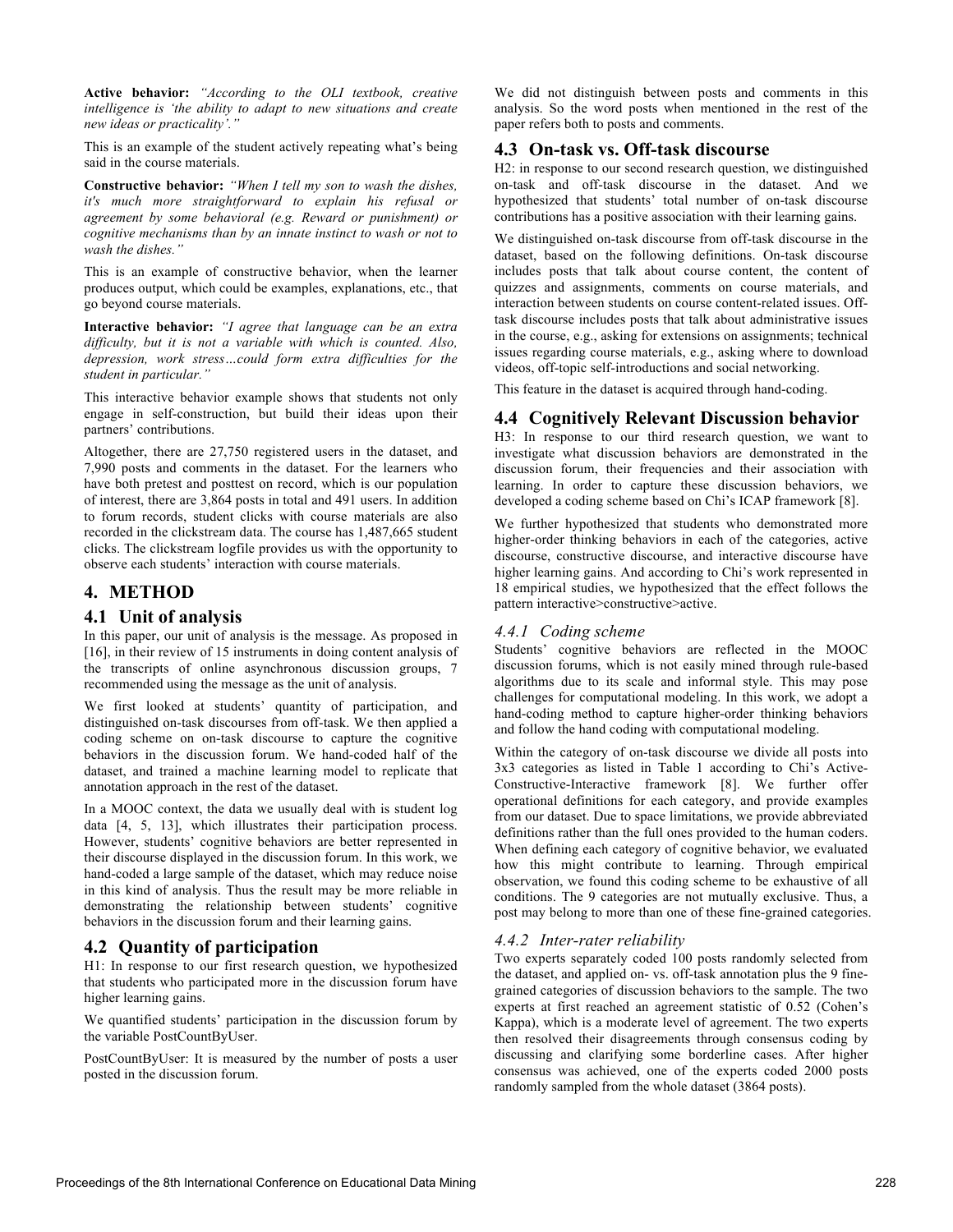| <b>Active Discourse- (1) Repeat</b>                                                                                                                                                                                  |                                                                                                                                                                                                                                                                                            |  |  |  |
|----------------------------------------------------------------------------------------------------------------------------------------------------------------------------------------------------------------------|--------------------------------------------------------------------------------------------------------------------------------------------------------------------------------------------------------------------------------------------------------------------------------------------|--|--|--|
| Operational Definition: The learner explicitly repeats<br>information that's already covered in the material, which could<br>be indicated by quotes.                                                                 | E.g. 1: Week 2, I quote from the picture: "The portion of the sensory and<br>motor cortex devoted  as does the entire trunk of the body."                                                                                                                                                  |  |  |  |
| <b>Active Discourse- (2) Paraphrase</b>                                                                                                                                                                              |                                                                                                                                                                                                                                                                                            |  |  |  |
| Operational Definition: The learner paraphrases what's<br>covered in course materials, it could be indicated by words like<br>"it's mentioned in the textbook", "it's said in the video"                             | E.g. 2: On the chapter about Health Psychology there is a board<br>depicting various factors about Happiness, such as the Inequality of<br>Happiness and then the Inequality Adjusted Happiness.                                                                                           |  |  |  |
| <b>Active Discourse- (3) Notes-taking</b>                                                                                                                                                                            |                                                                                                                                                                                                                                                                                            |  |  |  |
| Operational Definition: The learner mentions about note-taking<br>and information seeking.                                                                                                                           | E.g. 3: I use the text files as a basis for my lecture notes.                                                                                                                                                                                                                              |  |  |  |
| <b>Constructive Discourse- (1) Ask novel questions</b>                                                                                                                                                               |                                                                                                                                                                                                                                                                                            |  |  |  |
| Operational Definition: The learner proposes a novel question<br>or problem based on his/her own understanding.                                                                                                      | E.g. 4: Violence is throughout our history and have shaped societies, is it<br>really as simple as an observed response? or a throwback of survival<br>instinct?                                                                                                                           |  |  |  |
| Constructive Discourse- (2) Justify or provide reasons                                                                                                                                                               |                                                                                                                                                                                                                                                                                            |  |  |  |
| Operational Definition: The learner uses examples and<br>evidence to support a claim he/she has made. Reasoning is<br>explicitly demonstrated in the discourse.                                                      | E.g. 5: It depends on the visual field. Signals from the right visual field<br>come to the left hemisphere, while signals from the left visual field come<br>to the right hemisphere.                                                                                                      |  |  |  |
| <b>Constructive Discourse- (3) Compare or connect</b>                                                                                                                                                                |                                                                                                                                                                                                                                                                                            |  |  |  |
| Operational Definition: The learner compares cases, connects<br>or shares links to external resources.                                                                                                               | E.g. 6: Here's a link to an article about a lady who stopped dreaming<br>after suffering a stroke: [link]                                                                                                                                                                                  |  |  |  |
| Interactive discourse- (1) Acknowledgement of partners' contribution                                                                                                                                                 |                                                                                                                                                                                                                                                                                            |  |  |  |
| Operational Definition: The learner explicitly acknowledges<br>their partners' contribution, which could be indicated by<br>"thanks for pointing that out", "I agree with you there".                                | E.g. 7: That's an interesting point, and it has made me wonder why this<br>example was chosen.                                                                                                                                                                                             |  |  |  |
| Interactive discourse- (2) Build on partners' contribution                                                                                                                                                           |                                                                                                                                                                                                                                                                                            |  |  |  |
| Operational Definition: The learner makes a point that builds<br>on what their partner has said.                                                                                                                     | E.g. 8: I do agree with what you said to a large degree. Changing a<br>behavior merely to avoid pain or any other form of punishment is not<br>good Hence it requires a much deeper introspection and<br>understanding                                                                     |  |  |  |
| Interactive discourse- (3) Defend and challenge                                                                                                                                                                      |                                                                                                                                                                                                                                                                                            |  |  |  |
| Operational Definition: The learner challenges his/her<br>partners' ideas, or defends their own ideas, when there is a<br>disagreement. (Note: The partner here can be either a peer or<br>the learning environment) | E.g. 9: I think I understand what you mean (I am currently doing the<br>statistics course as well). However, as I can see from what you've<br>described, you still have the hypothesis in your psychological experiment<br>which is not null - your prediction that something WILL happen. |  |  |  |

#### *4.4.3 Computational model and data preparation*

In order to better visualize the dataset and potentially apply the model to another context, we trained a computational model based on the coded 2000 posts to predict the cognitively relevant discussion behavior categories and expand the coding to the rest of the dataset.

In our hand-coded dataset, we labeled 9 types of cognitively relevant discussion behaviors, but due to the fact that the occurrences of each single category are relatively sparse, we acquired a low accuracy when using the sample to train a model and apply it to the rest of the dataset. Instead, we aggregated the 9 categories into the three major categories—Active, Constructive, and Interactive. All three are binary variables indicating whether the user has a post under this category. We then built models to predict these labels.

Our classifier is designed to predict whether the cognitive behavior expressed in a post belongs to Active (A), Constructive (C) or Interactive (I) by taking advantage of a bag-of-words representation. However, we have to distinguish between on-task discourse and off-task discourse since learning relevant cognitive behaviors will occur primarily in on-task discussion (Among our coded 2000 posts, 558 are on-task discussions).

For this purpose, we built a two-stage classification model. In the first stage, we designed a logistic regression classifier to predict whether a post is on-task or off-task; in the second stage, we classified the posts that were predicted to be on-task into A, C or I categories. The input for each classifier is a bag-of-words feature representation. In the first step, we used the coded 2000 posts as the training set to train a logistic regression classifier to distinguish on-task discourses and off-task discourse, and in the second step, we used 588 on-task messages as our training set to train three logistic regression classifiers to label on-task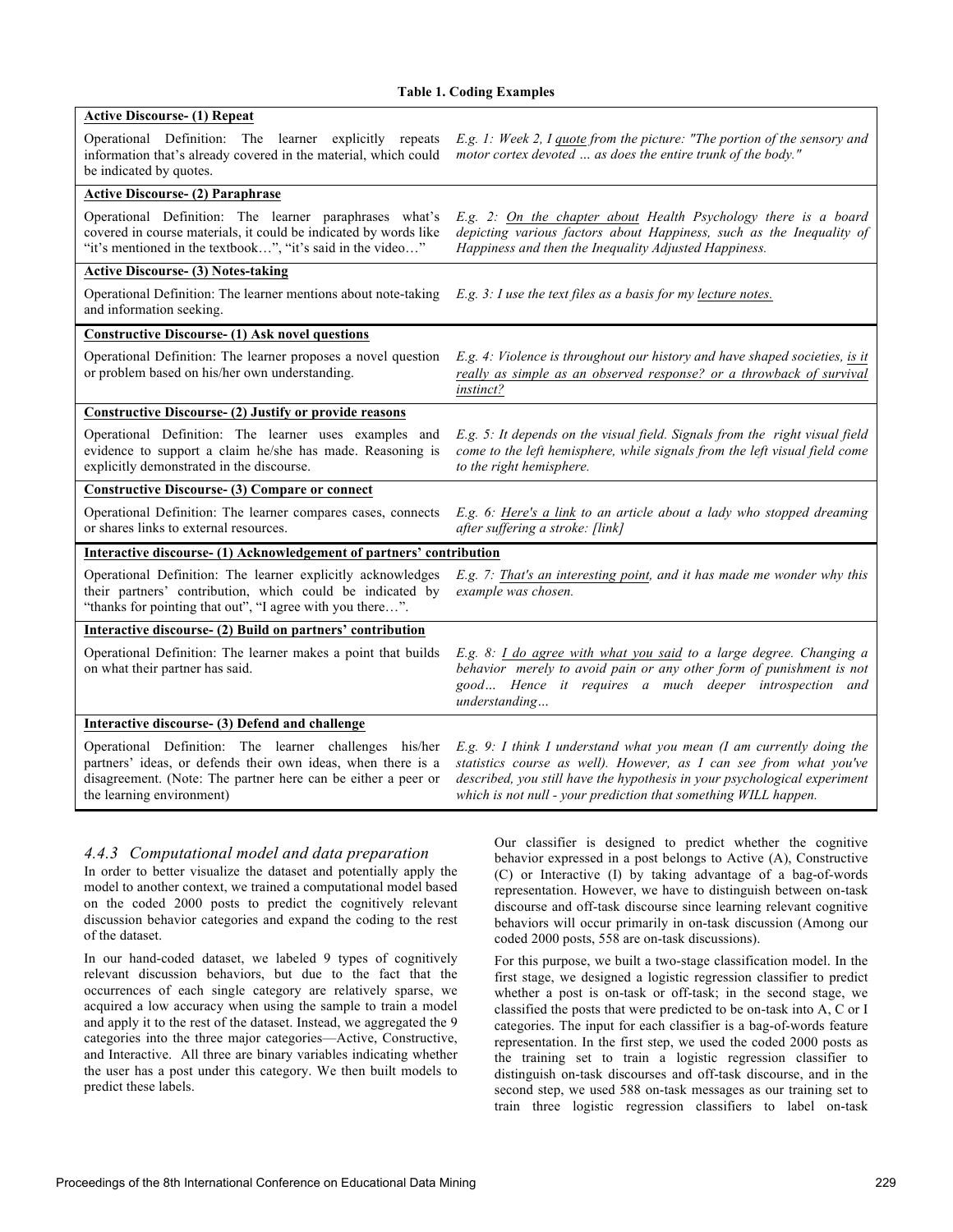discourses in the three categories (A, C, I). On the training set, we adopted a 10-fold cross-validation approach to evaluate the model. The classification results presented in Table 2 are the average accuracy and Kappa for this cross-validation. The results show that both accuracy and kappa are within a reasonable range for our further analysis of the whole dataset.

Table 3 shows some top-ranked features identified by the classifiers that are used to predict the three cognitive behaviors. From this table, we can see that in active discourse, students more often mentioned "lectures" "page" "notes", which indicates they're actively engaged with the course materials. In constructive discourse, students more often mentioned words associated with reasoning, such as "more" "but" "hence" "examples", and in interactive discourses, students mentioned "your" "agree" "disagree" more often, which implies interaction. These features are consistent with our initial definitions of these distinct categories of discussion behavior and assumptions about their underlying cognitive processes and strategies.

| Table 2. Evaluation metrics of the computational model. |  |  |  |
|---------------------------------------------------------|--|--|--|
|                                                         |  |  |  |

| <b>Evaluation Metrics</b> |              | Accuracy | Kappa |
|---------------------------|--------------|----------|-------|
| 1 <sup>st</sup> Stage     | On-task      | 82.1%    | 0.527 |
| <b>On-task Prediction</b> |              |          |       |
| $2nd$ Stage               | Active       | 74.3%    | 0.361 |
| <b>Cognitive Behavior</b> | Constructive | 75.4%    | 0.318 |
|                           | Interactive  | 75.6%    | 0.236 |

**Table 3. Performance of Discussion Behaviors Regressors and Top Ranked Features**

| <b>Categories</b>                                                      | Active                                                                                                                               | <b>Constructive</b>                                                                                                                                                  | <b>Interactive</b>                                                                                                                     |
|------------------------------------------------------------------------|--------------------------------------------------------------------------------------------------------------------------------------|----------------------------------------------------------------------------------------------------------------------------------------------------------------------|----------------------------------------------------------------------------------------------------------------------------------------|
| Most<br>Important<br>Word<br><b>Features</b><br>(Regression<br>Weight) | lecture<br>(1.68)<br>page (1.24)<br>what $(.84)$<br>text(0.83)<br>incorrect<br>(.79)<br>answer<br>(.72)<br>says (.72)<br>notes (.68) | <i>course</i> (.87)<br>more (.79)<br>give (.75)<br>trying $(.68)$<br>but (.64)<br>hence $(.64)$<br>looking (.61)<br>topics $(.58)$<br>example (.56)<br>because (.56) | <i>vour</i> (1.56)<br><i>agree</i> (1.11)<br>our (.99)<br><i>again</i> (.86)<br>thanks $(.76)$<br>disagree<br>(.6)<br>response<br>(.6) |

#### *4.4.4 Clickstream Data*

In order to explore the relationship between cognitively relevant discussion behaviors and learning, we also need to control for students' involvement in other activities in the MOOC environment other than the discussion forum. This enables us to isolate, to some extent, the effect of pure effort and engagement in the course from the effects specifically related to discussion behavior. We further generated the following control variables through mining clickstream data of the course.

**Video:** The variable was computed first by summing the number of unique videos the student started to watch (Based on clicks on unique video urls), and then standardizing the sums.

**Quiz:** The variable was computed first by summing the number of unique quizzes the student attempted (Based on clicks on unique quiz urls), and then standardizing the sums.

**OLI** textbook: The variable indicates reading the OLI textbook, and it's calculated by summing the number of clicks the student made in the OLI environment and then standardizing the sums.

# **5. RESULTS**

# **5.1 Participation quantity in the discussion forum**

In response to the first research question, we fitted linear regression models to explore the relationship between students' quantity of participation and their learning gains.

In the dataset, there are 1,079 students out of 27,750 students (i.e., students who registered for the course) who have both pre- and post-test scores on record. And among these students, there are 491 students who have posted in the discussion forum, with a total of 3,864 posts. We now introduce the variables we used in these models.

#### *Dependent variable:*

**Post-test:** The dependent variable in all the following models is students' posttest score, which is standardized. Post-test score is students' final exam score composed of 35 multiple-choice questions.

#### *Control variable:*

**Pre-test:** This is a test students took before the course started, which contains 20 multiple-choice questions. We also standardized the pretest score.

**OLI Registration:** This is a binary variable capturing whether the student has registered for OLI or not. 1 means the student registered for OLI. As demonstrated in [21], students who registered for OLI learnt more than students who didn't.

We also controlled for students' involvement in other activities, including Video, Quiz and OLI\_textbook.

#### *Independent variable:*

**Participation:** This is a binary variable indicating whether the student has ever posted in the discussion forum during the course.

**PostCountByUser:** This is the total number of posts a student contributed in the discussion forum during the course.

From Model 1, we see that whether the student has participated in the discussion forum is a significant predictor of the student's learning gains. The result from Model 2 shows that for those who have participated in the discussion forum, the more they posted, the higher the learning gains they achieved.

**Table 4. Regression results of learning gains on the quantity of participation and on-task discourse**

| Control/Indep.          | Model 1    | Model 2    | Model 3    |
|-------------------------|------------|------------|------------|
| Variable                | $(N=1079)$ | $(N=491)$  | $(N=491)$  |
| Participation           | $0.089**$  |            |            |
| PostCountByUser         |            | $0.005*$   | $0.006*$   |
| <b>OnTaskPercent.</b>   |            |            | $0.123**$  |
| <b>Pretest</b>          | $0.196***$ | $0.254***$ | $0.243***$ |
| <b>OLI</b> registration | $0.119**$  | 0.107      | 0.120      |
| Video                   | $0.056*$   | 0.0001     | $-0.011$   |
| Ouiz                    | $-0.008$   | $-0.035$   | $-0.037$   |
| OLI textbook            | $0.050**$  | 0.048      | 0.044      |

 $(p<0.001***, p<0.01**, p<0.05*)$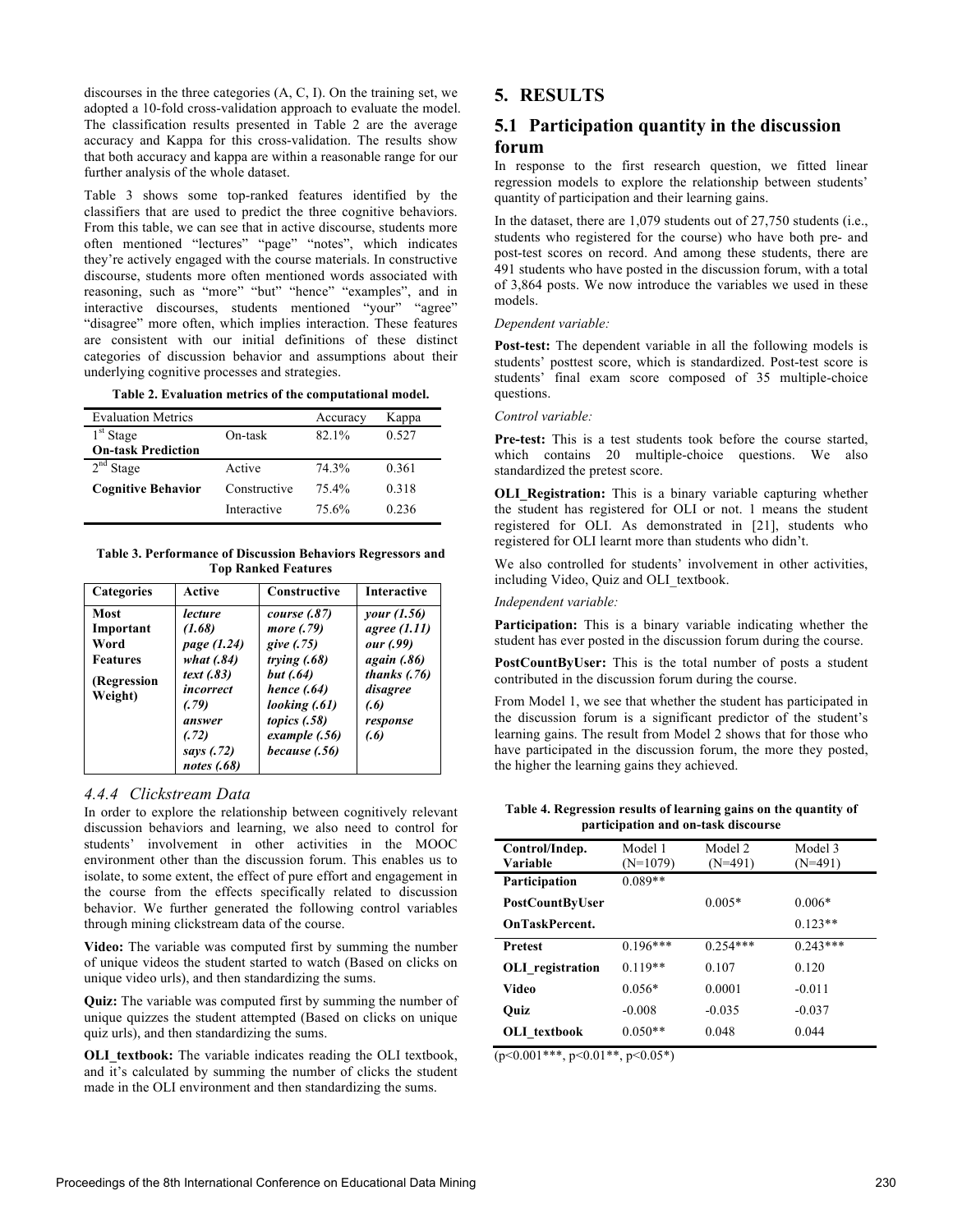## **5.2 On-task versus off-tasks discourse**

In response to the second research question, we looked at whether students' on-task discourse contributes to their learning gains. In this model, we examine the main effect of on-task discourse, which is represented by the variable OnTaskPercent.

Independent variable:

**OnTaskPercent. :** This is measured by the number of a student's posts that are categorized as on-task divided by the total number of posts the student has made, and the value is standardized.

In this regression model, we also controlled for a student's number of posts, whether they registered for OLI, pretest score, and their involvement in other activities. The regression result is displayed in Table 4-Model 3. The result shows that the quantity of students' on-task discourse in the discussion forum is a significant predictor of their learning gains.

# **5.3 Cognitively relevant discussion behavior analysis**

#### *5.3.1 Active, Constructive and Interactive behaviors*

In this section we examine the relationship between students' discussion behavior and their learning gains and attempt to explain why certain behaviors lead to learning. We built linear regression models to explore the relationship between students' active, constructive and interactive discussion behaviors and their learning gains.

In the whole dataset, the number of instances (N=3864) of active, constructive and interactive activities is respectively 269, 744 and 203. And the number of students (N=491) who have demonstrated active, constructive and interactive activities is respectively 114, 230 and 84.

Our independent variables include:

*Active, Constructive, Interactive:* All three are binary variables indicating whether the student has a post that is categorized in that category.

We also controlled for variables including pretest, the number of posts, whether registered for OLI, students' involvement in other activities, as defined above. The regression result is shown in Table 5.

In Model 4 and Model 5, we found that students who have demonstrated active and constructive behaviors in the discussion forum had significantly more learning gains than students who didn't. From Model 6, we can see that the effect of Interactive discussion behavior is not significant in predicting learning gains. And we then introduced another variable to define whether a user is an active poster by counting the total number of their posts.

*Poster profile:* This nominal variable categorizing users into active poster and inactive poster. If a user has more than 3 posts (including 3), he/she is categorized as an active poster, otherwise categorized as an inactive poster. 3 is the median of the number of posts.

When nesting interactive behaviors with a poster profile, we found that interactive discussion is a significant predictor of learning gains for students who posted less. We think this might be because the number of posts is a basic measure of a student's social engagement in the discussion forum, which overlaps with some behaviors under the Interactive category. We further fitted a regression model to check the correlation between a student's total number of posts and the number of posts that are categorized as Interactive. The result shows that Interactive posts account for

66% of the variance in the total number of posts. We consider this high correlation could lead to the result described above. The results here show that both active and constructive discussion behaviors significantly contribute to students' learning gains, with active behaviors having higher predictive power. For users who posted less in the discussion forum, interactive behaviors strongly predict their learning gains (coefficient=0.515), however, the effect of interactive behavior disappears on the overall user population.

In addition to the occurrence of different discussion behaviors, we also used the frequency of each behavior as independent variables and did a second round of regression, from which we acquired similar results.

| Table 5. Regression results of learning gains on discussion |
|-------------------------------------------------------------|
| behaviors (part $1, N=491$ )                                |

| Control/Indep.     | Model 4    | Model 5    | Model 6    | Model 7    |
|--------------------|------------|------------|------------|------------|
| <b>Variable</b>    |            |            |            |            |
|                    |            |            |            |            |
| Active             | $0.125*$   |            |            |            |
| Constructive       |            | $0.112*$   |            |            |
| <b>Interactive</b> |            |            | 0.106      |            |
| <b>Interactive</b> |            |            |            | $0.496*$   |
| [inact. poster]    |            |            |            |            |
| <b>Interactive</b> |            |            |            | 0.043      |
| [act. poster]      |            |            |            |            |
| <b>Pretest</b>     | $0.252***$ | $0.246***$ | $0.254***$ | $0.254***$ |
| PostCntByUser      | 0.004      | 0.004      | 0.004      | 0.004      |
| OLI registr.       | 0.125      | 0.109      | 0.104      | 0.115      |
| Video              | $-0.004$   | 0.015      | 0.003      | 0.007      |
| Ouiz               | $-0.039$   | 0.036      | $-0.038$   | $-0.036$   |
| OLI textbook       | 0.034      | 0.044      | 0.040      | 0.036      |

 $(p < 0.001$ \*\*\*,  $p < 0.01$ \*\*,  $p < 0.05$ \*)

#### *5.3.2 Specific discussion behaviors*

From the hand-coded dataset (N=2000), we summarized the occurrences of the 9 sub-categories of behaviors in Table 6. It shows that the most frequent behavior in the discussion forum is proposing an idea or asking novel questions. And the least frequent behaviors include building on a partner's contribution as well as defending and arguing, which is consistent with our expectation that higher-order thinking behaviors and highly interactive behaviors are relatively rare in MOOC discussion forums, and that the conversations going on in MOOCs are not satisfactorily rich and interactive.

**Table 6. Distribution of 9 categories of discussion behaviors**

| <b>Behavior Type</b>                   | Freq. | <b>Behavior Type</b>               | Freq. |
|----------------------------------------|-------|------------------------------------|-------|
| Repeat                                 | 53    | Notes-taking                       | 28    |
| Paraphrase/ask shallow<br>questions    | 103   | Justify or provide<br>reasons      | 118   |
| Propose an idea/ask<br>novel questions | 315   | Compare, connect/<br>Reflect       | 59    |
| Acknowledge partners'<br>contribution  | 101   | Build on partners'<br>contribution | 23    |
| Defend and argue                       | 14    |                                    |       |

We also fitted regression models on this more nuanced coded dataset, but due to the fact that the occurrences of each category is relatively sparse, there was not sufficient statistical power to detect a significant effect of every category on learning gains. We display just the 2 significant predictors (out of 9) in Table 7.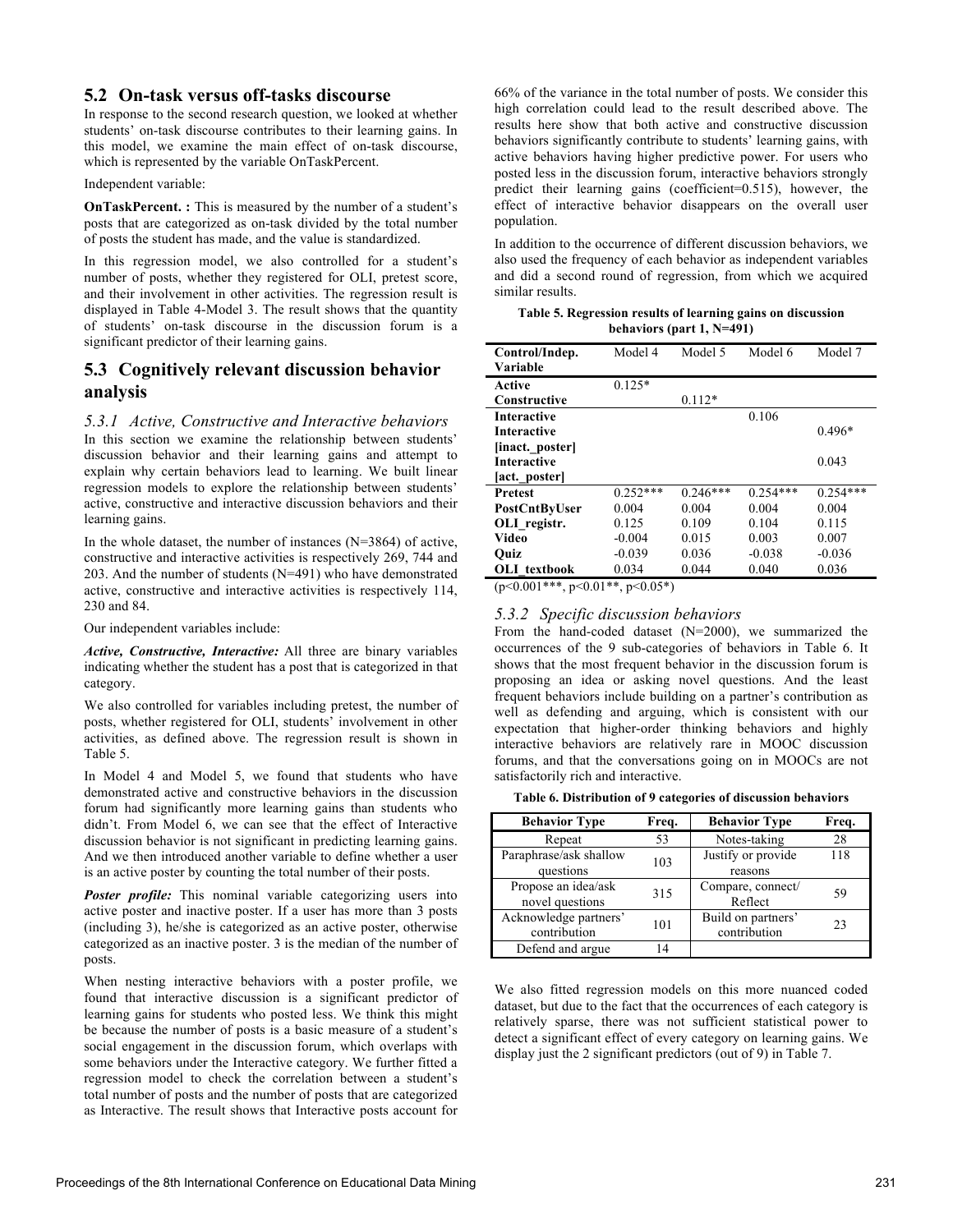#### Independent variables:

**Constructive-(1):** This is a binary variable indicating whether the student has a post that is categorized as "propose an idea/ ask novel questions".

**Constructive-(2):** This is a binary variable indicating whether the student has a post that is categorized as "Justify or provide reasons".

We controlled for pretest, number of posts, and whether the student registered for OLI in the regression models. We also controlled for students' involvement in other activities, the effects of which aren't significant in the regression models, so we don't report them here in Table 7.

**Table 7. Regression results of learning gains on discussion behaviors (part 2, N=399)**

|                    | Model 8    | Model 9    |  |
|--------------------|------------|------------|--|
| $Constructive-(1)$ | $0.136*$   |            |  |
| Constructive-(2)   |            | $0.211**$  |  |
| Pretest            | $0.205***$ | $0.198***$ |  |
| OLI_registration   | 0.225      | 0.214      |  |
| Number of posts    | 0.007      | 0.005      |  |

 $(p<0.001***, p<0.01**, p<0.05*)$ 

After fitting regression models of learning outcome and all discussion behaviors as main effects, we found that only two categories are significant in predicting learning gains, as shown in Table 7. We consider higher frequencies of both behaviors might be the reason leading to significant effects on learning. Nevertheless, the processes of proposing an idea or a problem, and providing examples and reasons to justify a claim are considered to be higher-order thinking behaviors that have been proved to be instrumental to learning in several studies [e.g., 7, 18, 22], which could also lead to the significant effects.

# **6. CONCLUSION AND DISCUSSION**

In this paper we adopted a content analysis approach and developed a coding scheme to analyze students' discussion behaviors, which are hypothesized as relating to their underlying cognitive processes in the discussion forum of a MOOC. The learning gains measures available for students in this MOOC enabled us to explore the relationship between students' discussion behaviors and their learning, and discuss what aspects of discussion appear to contribute to learning.

We observed that students' active and constructive discussion behaviors are significant in predicting students' learning gains, with active discussion behaviors possessing better predictive power, which is inconsistent with our hypotheses. Interactive discussion behaviors are significant in predicting learning gains only for students who are less active in the forums. This work also provides insight into how students are discussing in the discussion forum now, what behaviors they demonstrate and what the underlying cognitive processes are.

# **6.1 Active-Constructive-Interactive**

# **framework**

Based on Chi's framework [8], we hypothesized that students' interactive discussion behaviors will produce more learning gains than constructive behaviors, and constructive behaviors will produce more learning gains than active behaviors. However, in this analysis we found that students' active discussion behaviors are most effective in predicting students' learning gains (coefficient=0.125). In our categorization of active behavior, students are talking about what is already covered in the materials,

repeating statements that had appeared in the textbook or video lectures, and asking clarifying questions about definitions, implicitly expressing confusion about course materials, etc. According to Chi's framework [8], constructive activities should provide better learning outcomes than active activities. An example of this is when students need to explain in a constructive condition. However, we consider one reason we may not have seen this pattern in our dataset is that the post-test may not have targeted the skills and concepts students learned from these constructive activities. Assessments of a different nature, for example incorporating more demanding open ended response items, may have been more sensitive to these gains. For example, when the learning task is about design of psychology experiments, an assessment of requiring the students to design an actual experiment might be more telling than multiple-choice questions in measuring students higher-order thinking skills.

## **6.2 Invisible learning practices**

In this paper, we looked at students' overt discussion activities in the forum, however students may be engaged in these higher order thinking activities without articulating their reasoning in a visible discourse. As indicated by [3], reading but not necessarily posting can be a productive practice for some learners. Our estimates of the amount of videos, quizzes and OLI textbook pages attempted could also be improved, for example, using the time spent on each activity, and further details about the attempt of OLI activities could be incorporated, as defined and estimated in [21].

## **6.3 Design implications**

As MOOCs evolve, our focus as a community will transition from a primary concern about retaining users to actively improving the pedagogical effectiveness of this learning environment. Thus we need an empirical foundation to base designs for discussion affordances in MOOCs that might facilitate constructive and interactive conversations. Also, we need to come up with better assessment methods to assess and acknowledge students' higher-order thinking behaviors and skills they acquired through reading others' ideas, explaining and arguing in a discussion forum.

The paper proposes a manual way to hand-code students discussion behaviors, and offers a machine learning model to predict the corresponding behaviors in all communications of the dataset. We haven't had the opportunity to test the model in other courses, as few courses have pre- and post-test measures. If the computational model can be applied, we may provide feedback on students' advanced discussion behaviors in the forum, in terms of their cognitive processes and strategies.

# **7. ACKNOWLEDGEMENTS**

This research was funded in part from NSF DATANET grant 1443068 and a grant from Google.

## **8. REFERENCES**

- [1] Anderson, A., Huttenlocher, D., Kleinberg, J., & Leskovec, J. (2014). Engaging with massive online courses. *In Proceedings of the 23rd international conference on World wide web* (pp. 687- 698). International World Wide Web Conferences Steering **Committee**
- [2] Barab, S., & Duffy, T. (2000). From practice fields to communities of practice. In D. H. Jonassen & S.M. Land (Eds.), *Theoretical Foundations of Learning Environemnts*.
- [3] Beaudoin, M. F. (2002). Learning or lurking?: Tracking the "invisible" online student. *The internet and higher education*, 5(2), 147-155.